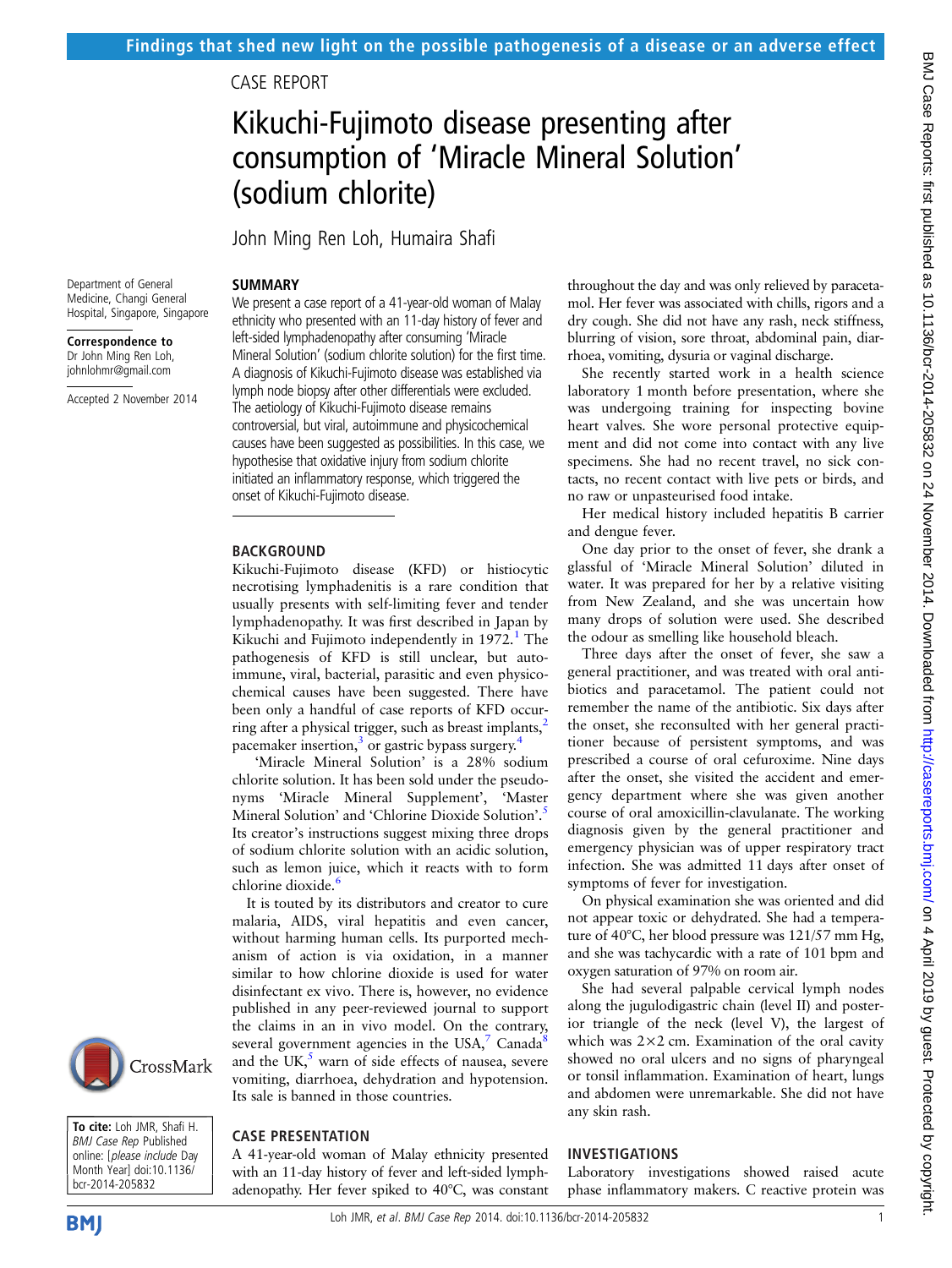

Figure 1 CT image of the cervical spine showing left-sided level II, III, IV and V cervical lymphadenopathy.

89.2 mg/L, procalcitonin 0.51 μg/L and ferritin 494.3 μg/L. The patient's total white count was not elevated at  $4.2 \times 10^3/\mu L$ .

Serology was negative for antibodies to cytomegalovirus (IgM), Epstein-Barr virus (EBV) capsid antigen (IgM), HIV antibody, dengue (IgM, IgG), Brucella, Coxiella burnetti and Leptospira (IgM). Antinuclear antibody and anti-double-stranded DNA antibodies were negative. Peripheral blood film showed no malaria parasites.

Urine analysis was not suggestive of urinary infection. Blood and urine cultures yielded no growth.

CT showed left-sided level II, III, IV and V cervical lymphadenopathy with perinodal fat stranding detected (figure 1). The largest lymph node measured 1.8 by 1.5 cm in the left retromandibular area. There were no thoracic, abdominal or pelvic sources of infection or lymphadenopathy.

Fine needle aspiration of the lymph node was performed. Cytology showed necrotic tissue with no malignant cells. Culture of the fluid yielded no growth. Tuberculosis (TB) PCR of the lymph node aspirate showed no TB DNA.

An excisional lymph node biopsy was performed. Histology showed patchy areas of necrosis within the paracortex of the lymph node (figure 2). The necrotic areas contained abundant karyorrhectic debris surrounded by numerous histiocytes; some of the histiocytes possessed curved nuclei (crescentic histiocytes). The histiocytes were highlighted by CD68 and CD163 immunostains. CD8+ (figure 3) and CD3+ lymphocytes were predominant. There were a few CD4+ and CD20+



Figure 2 H&E stain showing necrosis with surrounding histiocytes (×10 magnification).

lymphocytes. Neutrophils were absent. There were no granulomas and no evidence of malignancy.

The Grocott's methenamine silver stain, periodic acid-schiff stain, Fite and Ziehl-Neelsen stains were negative for fungi and acid-fast bacilli.

The histological findings were in keeping with KFD.

# DIFFERENTIAL DIAGNOSIS

The patient was worked up extensively as a case of fever of unknown origin.

- **Infective** 
	- Viral—cytomegalovirus, EBV, dengue, influenza;
	- Bacterial—pyogenic infections, TB, Brucella, Coxiella, Leptospira;
- Parasitic—malaria.
- ▸ Autoimmune
- Systemic lupus erythematosus (SLE).
- ▸ Neoplastic
	- Lymphoma;
	- Secondary lymph node metastasis.

# TREATMENT

The patient was treated symptomatically. Her fever responded to oral paracetamol, but recurred approximately 5 h after every dose. Oral paracetamol 1 g every 6 h was prescribed for 72 h.

### OUTCOME AND FOLLOW-UP

She defervesced 16 days after initial onset of fever. Outpatient follow-up in 2 weeks showed no recurrence of fever.

# **DISCUSSION**

Diagnosis of KFD was made on excisional lymph node biopsy. Histological features included coagulative necrosis with karyorrhectic debris, a large number of histiocytes, crescentic histiocytes and predominance of CD8+ lymphocytes over CD4+ lymphocytes.<sup>[1](#page-2-0)</sup>

The cause of KFD remains unknown. Viral, autoimmune and even physicochemical causes have been suggested.

Viruses such as EBV, and human herpesvirus 6 and 8 have been shown to be associated with KFD based on serological studies, $\frac{1}{1}$  $\frac{1}{1}$  $\frac{1}{1}$  but none of these viruses have been shown to be causative, and the incidence of these viruses detected in patients with KFD are similar to control participants.<sup>[9](#page-2-0)</sup>

Autoimmune conditions, in particular SLE, have been suggested as a possible cause due to the similarities in presentation with lupus lymphadenitis, higher prevalence in females,



Figure 3 CD8 stain highlighting CD8+ T lymphocytes predominance (×20 magnification).